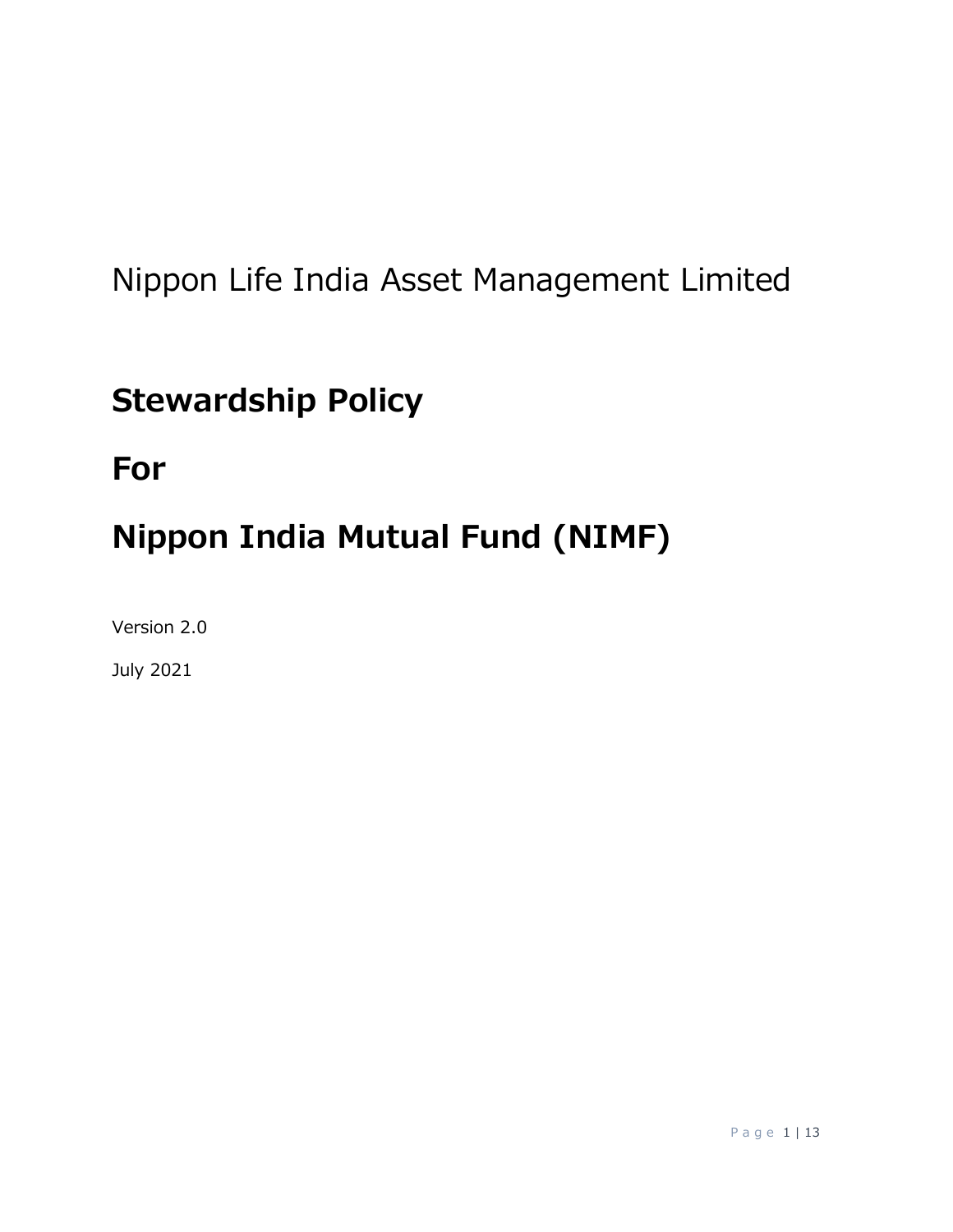#### **I. Background**

Securities and Exchange Board of India (SEBI) vide circular number CIR/CFD/CMD1/168/2019 dated December 24, 2019 prescribed Stewardship Principles to be adopted and implemented by the Mutual Funds in relation to their investment in listed equities. Accordingly, this Stewardship Policy was approved by The Board of Nippon Life India Asset Management Limited ("NAM India" or "Company" or "AMC") and The Board of Trustees of Nippon Life India Trustee Limited and shall be effective from April 01, 2020.

#### **II. Objective and Applicability**

We, Nippon Life India Asset Management Limited (NAM India) is the investment manager for Nippon India Mutual Fund (NIMF), consider our research and investment activities as integral part of our investment process. We believe fruitful dialogue with investee companies leads to higher corporate governance which ultimately becomes an act of value co-creation between the unitholders and investee companies.

In all our activities, we always fulfill our fiduciary duties and always strive to serve our unitholders' interest to the best of our capabilities.

As a responsible asset manager, we will continue to enhance our capabilities necessary for carrying our stewardship responsibilities and intends to contribute to the development of Indian economy and society though this approach.

This Stewardship Policy applies to investment for all mutual fund schemes in listed equities.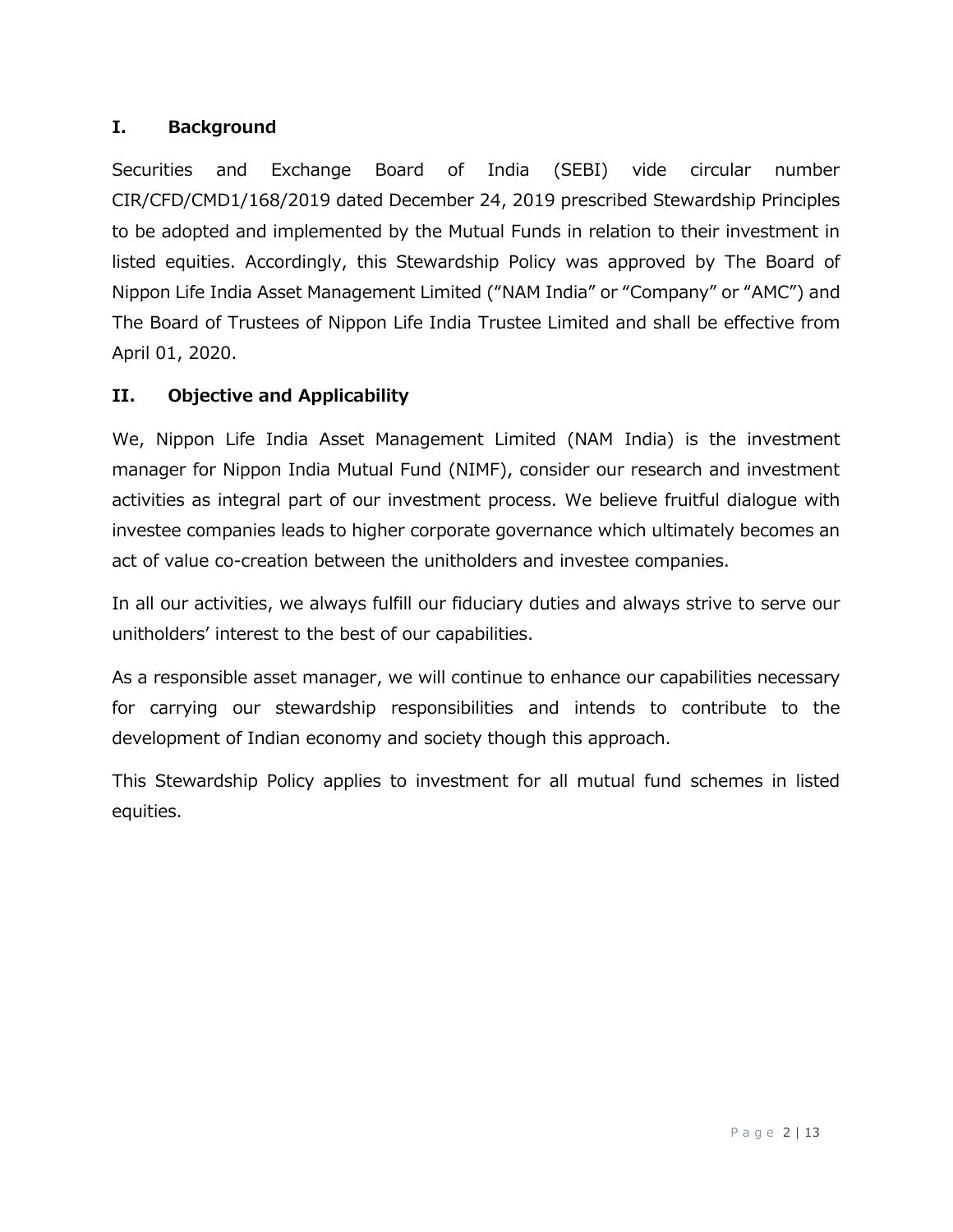#### **III. Stewardship Principles**

**Principle 1:** *Institutional investors should formulate a comprehensive policy on the discharge of their stewardship responsibilities, publicly disclose it, review and update it periodically.*

#### **Primary Stewardship Responsibilities**

Our primary stewardship responsibilities include:

- Monitor and actively engage with investee companies on various matters including performance, corporate governance, material environmental, social and governance (ESG) opportunities or risks, capital structure, etc.
- Enhance unitholders value through constructive engagement with investee companies.
- Vote in the Board and Shareholders meetings and engage with investee companies with a view to enhance value creation for unitholders and investee companies.
- Accountable to unitholders within the parameters of professional confidentiality and regulatory regime.

#### **Discharge of Stewardship Responsibilities**

We have formulated the following policies to fulfil our stewardship responsibilities in the equity investment process:

- We position "dialogue with investee companies" at the center of our investment process and strive to evaluate corporate values.
- We focus "dialogue with investee companies", to obtain deeper insight and understand corporate strategies, through detailed discussions with management, interaction with boards, voting in board or shareholders meetings, etc.
- We enhance unitholders' value though regular monitoring and active engagement with investee companies on various matters including performance (operational, financial, etc.), strategy, corporate governance (including board structure, remuneration, etc.), material environmental, social and governance (ESG) matters, capital structure, etc.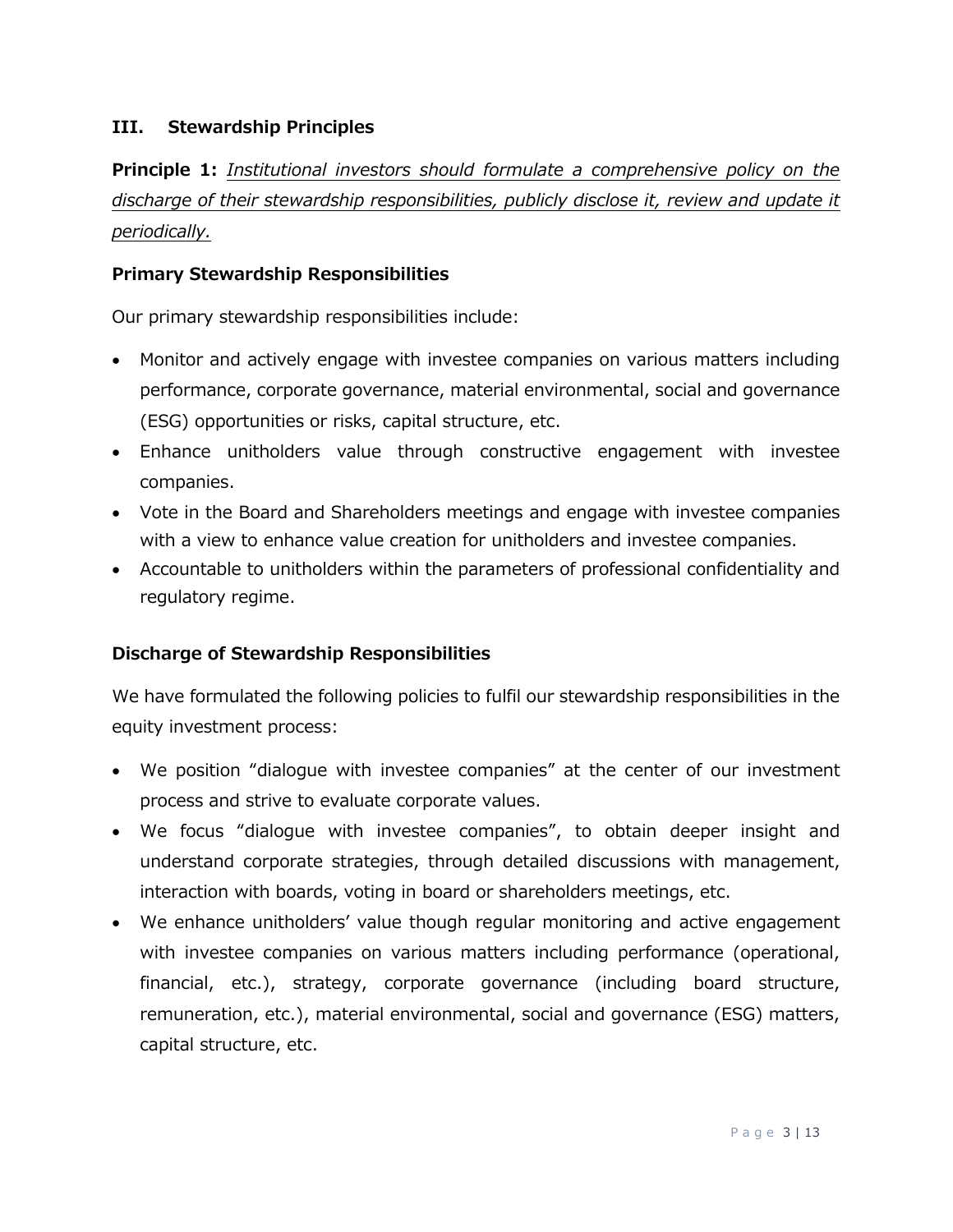- We express our opinion as a responsible investor and exchange opinions in "dialogue with investee companies", which we believe create corporate value, resulting in benefits for both our unitholders and investee companies.
- We take into consideration, the corporate governance practice of investee companies, when undertaking buy and sell decisions.
- We exercise voting on shareholders' resolutions (as per our board approved voting policy), with a view to enhance value creation for shareholders / investors and investee companies.
- We advocate for responsible corporate governance practices, as a driver of value creation.
- We regularly monitor and intervene (wherever necessary) on material environmental, social and governance (ESG) opportunities or risks in investee companies.
- We ensure adequate training to personnel engaged in implementation of these principles.

#### **Oversight of Stewardship Responsibilities**

The Stewardship Committee shall ensure implementation of stewardship principles.

Minutes of the meeting of the Stewardship Committee shall be placed before the Board of AMC and Trustees.

The Company may avail the services of external agencies in discharging its stewardship responsibilities.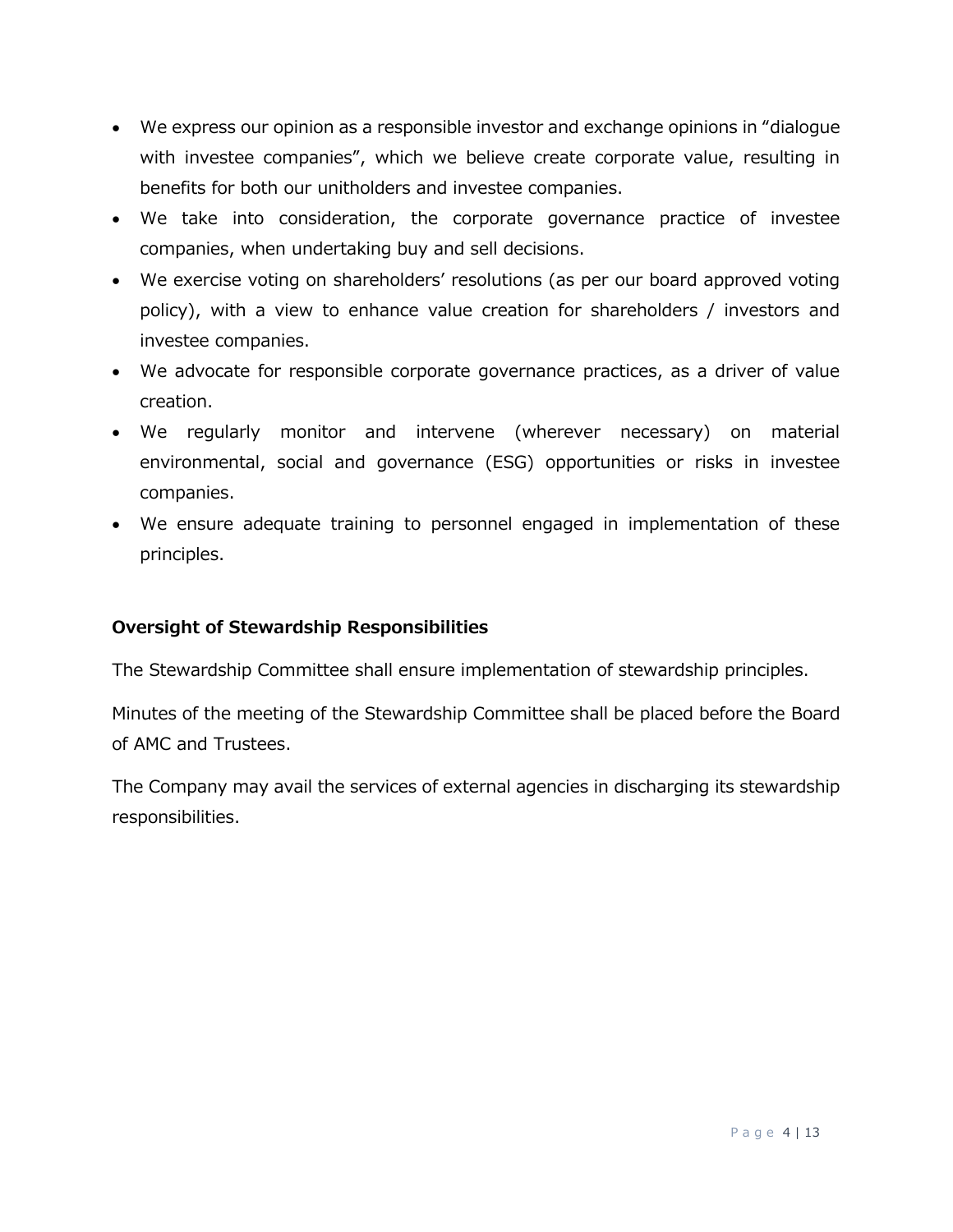**Principle 2:** *Institutional investors should have a clear policy on how they manage conflicts of interest in fulfilling their stewardship responsibilities and publicly disclose it.*

#### **Managing Conflicts of Interest**

The term "conflict of interest" refers to instances where personal or financial considerations may compromise or have the potential to compromise the judgment of professional activities. A conflict of interest exists where the interests or benefits of NAM India (including its employee, officer or director) conflict with the interests or benefits of its unitholders or the investee companies.

We have formulated the following policies regarding conflicts of interest in fulfilling our stewardship responsibilities:

- **Avoiding Conflict of Interest:** The Access employees / persons of the Company shall undertake reasonable steps to avoid actual or potential conflict of interest situations. In the event of any doubt as to whether a particular transaction would create (or have the potential to create) a conflict of interest, Access Employees / persons shall consult with the Compliance Officer.
- **Identifying Conflict of Interest:** While dealing with investee companies, NAM India may face situations where conflict of interest may arise, inter alia, in the following instances, where:
	- o NAM India and the investee company are part of the same group.
	- o Investee company being a group or associate company.
	- o Investee company is a client (unitholder) of NAM India.
	- o Investee company has substantial / material business relationship with NAM India.
	- o NAM India is a lender to the investee company.
	- o The investee company is partner or holds an interest, in the overall business or is a distributor for NAM India.
	- $\circ$  Any of the group companies or affiliates of NAM India is a supplier or partner of the investee company.
	- $\circ$  A nominee of NAM India has been appointed as a director or a key managerial person of the investee company.
	- $\circ$  A director or a key managerial person of NAM India has a personal interest in the investee company.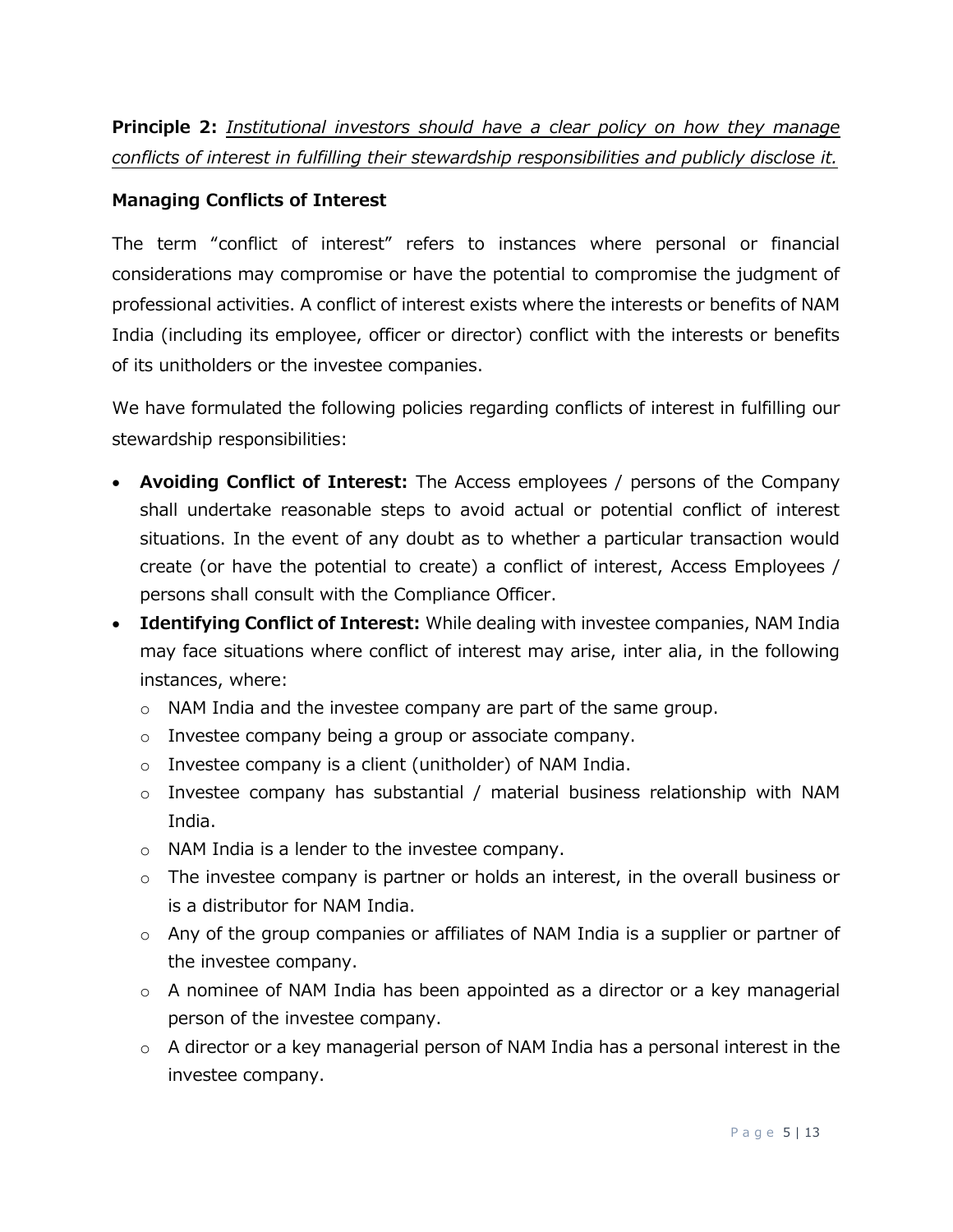o NAM India (including its employee, officer or director) is likely to make a financial gain, or avoid a loss, at the expense of unitholder or the investee company.

Above list is inclusive but not exhaustive list of situations where conflicts of interest may arise. For any other situation where conflicts of interest may arise, all stakeholders will strictly follow the procedure of managing conflicts of interest as per this policy.

- **Manner of Managing Conflict of Interest:** The mechanism to eliminate the influence of conflicts of interest in the above situations include following:
	- o Board approved personal securities trading policy covering access / designated employees / persons.
	- $\circ$  Board approved voting policy with clear segregation of voting function and client relations / sales functions.
	- o NAM India will not invest in unlisted equity of group or associate companies.
	- $\circ$  NAM India always seek to ensure that it acts in the best interest of all unitholders.
	- $\circ$  Where a potential / actual conflict is identified, the matter will be referred to the Chief Legal & Compliance Officer and Chief Risk Officer who, if appropriate, will convene the stewardship committee meeting. Record of the decision taken and supporting rationale will be documented in the form of minutes of the meeting.
	- o NAM India will manage conflicts of interest by requiring access employees / persons, stewardship committee members and other personnel involved in implementing this policy to:
		- Avoid conflicts of interest where possible.
		- Identify and disclose any conflicts of interest.
		- Carefully manage any conflicts of interest.
		- Follow this policy and respond to any breaches.
	- o Once the conflict of interest has been appropriately disclosed, the Stewardship Committee (excluding the member disclosing conflict of interest) will take the required decisions.
	- $\circ$  As a rule, in all cases of conflicts of interests the voting decisions of NAM India will be based on the best interests of the unitholders.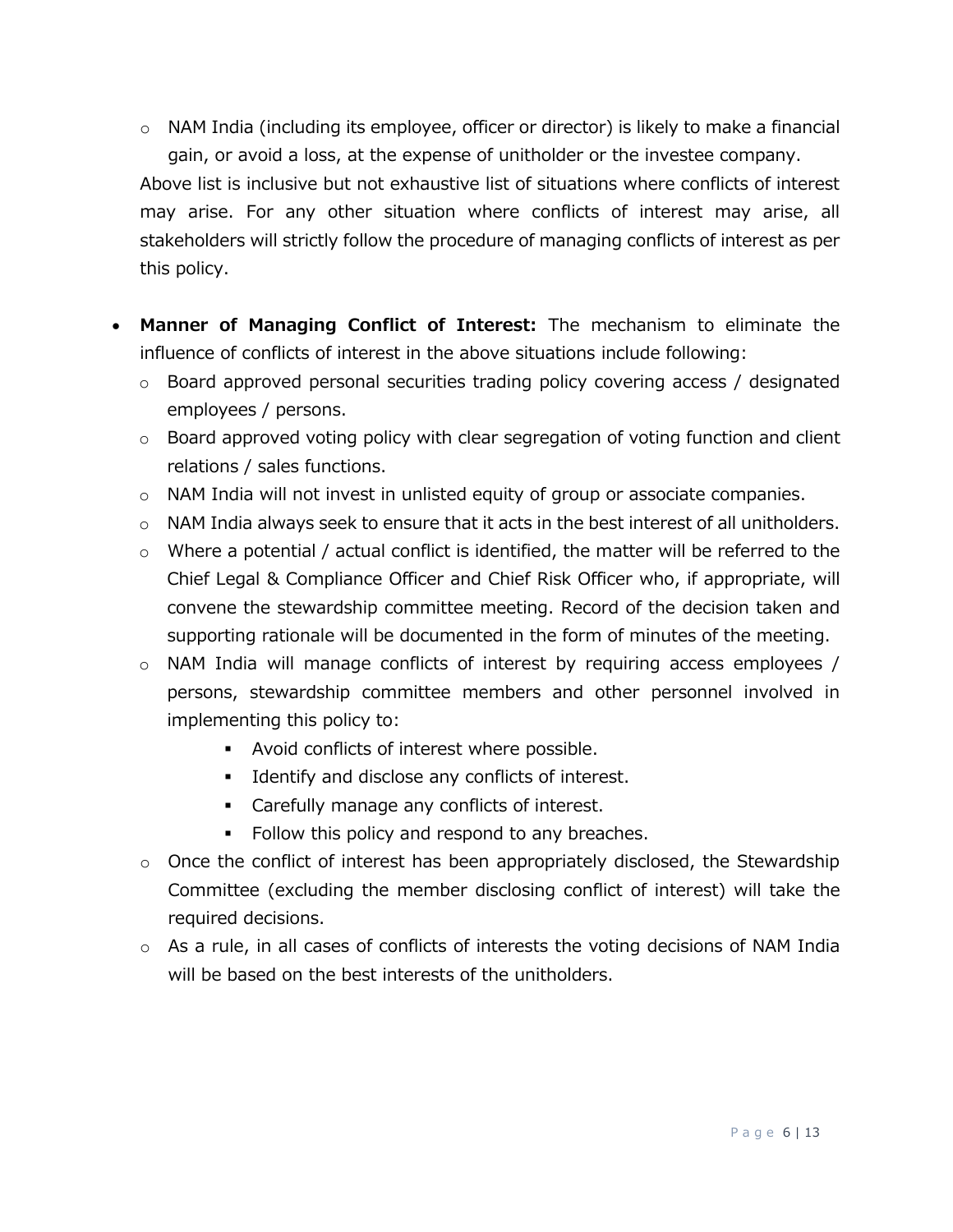#### **Principle 3:** *Institutional investors should monitor their investee companies.*

#### **Monitoring of Investee Companies**

Equity investment research team led by head of equity research will be responsible for monitoring all the investee companies the NIMF invests in.

The monitoring will be based on publicly available information, management meetings, sell side research and industry information.

While endeavor would be to ensure at least one meeting with an investee company in a year, there can be investee companies where the management is not accessible or not accessible at appropriate levels or cases where the research team believes that there is no incremental information which is being provided by the management. In such cases, it is possible that the monitoring is through other sources.

Monitoring will include but need not be restricted to strategy and business outlook, financial performance, management evaluation and corporate governance issues, capital structure and key risk areas. Monitoring in areas like succession planning, remuneration, environmental issues will be on a best effort basis.

- **Manner of Monitoring:** We have formulated the following policies regarding monitoring of investee companies in fulfilling our stewardship responsibilities:
	- $\circ$  Equity investment research team led by head of equity research will be responsible for monitoring of the investee company's business strategy, performance, risk, capital structure, leadership effectiveness and succession planning, remuneration, corporate governance performance, cultural, social and environmental matters, on a best effort basis.
	- $\circ$  Research team may use publicly available information, sell side research and industry information and wherever possible shall engage with the investee companies' through investor analyst calls or analyst meet at least once in a year, to monitor the investee companies.
	- $\circ$  Research team to the extent feasible shall meet the management teams / key managerial personnel of the investee company on a yearly basis and actively participate in investor meetings and general meetings held by the investee company (to which it is invited), through webcast, conference call or other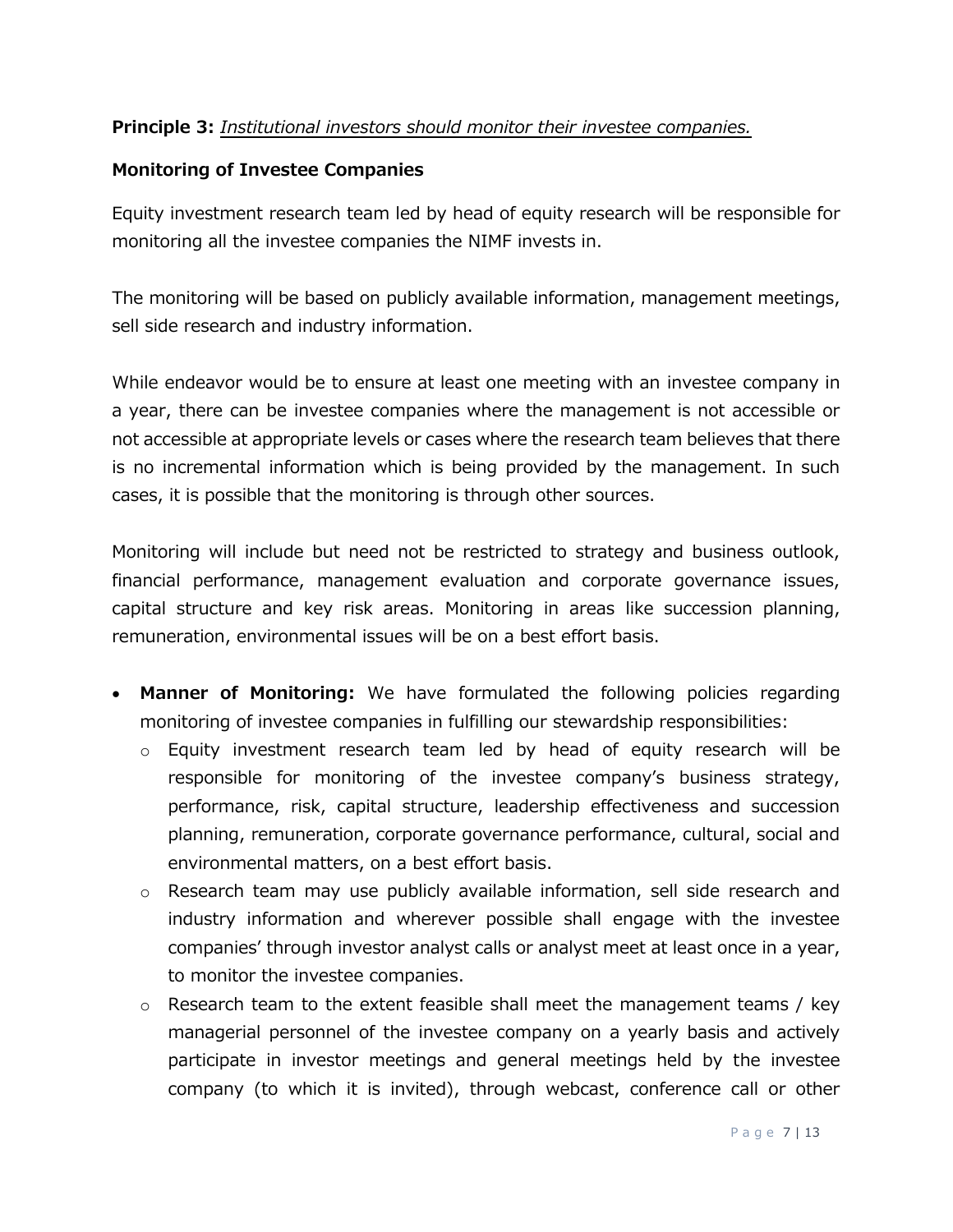mechanism when possible, which will provide for higher participant / engagement.

- $\circ$  Where investee company's management is not accessible or not accessible at appropriate levels or cases where the research team believes that there is no incremental information which is being provided by the management of investee company, monitoring will be done through other sources (e.g., third party research, proxy advisory services, etc.).
- o Research team shall strictly adhere regulations and internal policies on prohibition of insider trading while seeking while seeking information from investee companies (and any other source) for the purpose of monitoring.

**Principle 4:** *Institutional investors should have clear policy on intervention in their investee companies. Institutional investors should also have a clear policy for collaboration with other institutional investors where required, to preserve the interest of the ultimate investors, which should be disclosed.*

#### **Active Intervention in Investee Companies**

Concerns may arise with respect to the investee companies from time to time mainly on account of insufficient disclosures, non-compliance to regulations, performance parameters, governance issues, corporate plans / strategy, corporate social responsibility, environment and social matters.

We have formulated the following policies regarding intervention and escalation by NAM India in investee companies in fulfilling our stewardship responsibilities:

- **Applicability:** NAM India shall intervene in the acts / omissions of the investee company, where:
	- $\circ$  In the opinion of NAM India any act / omission of the investee company is considered material on a case to case basis, including but not limited to insufficient disclosures, inequitable treatment of shareholders, non-compliance with regulations, performance parameters, governance issues, related party transactions, corporate plans / strategy, CSR and environment, or any other related matters.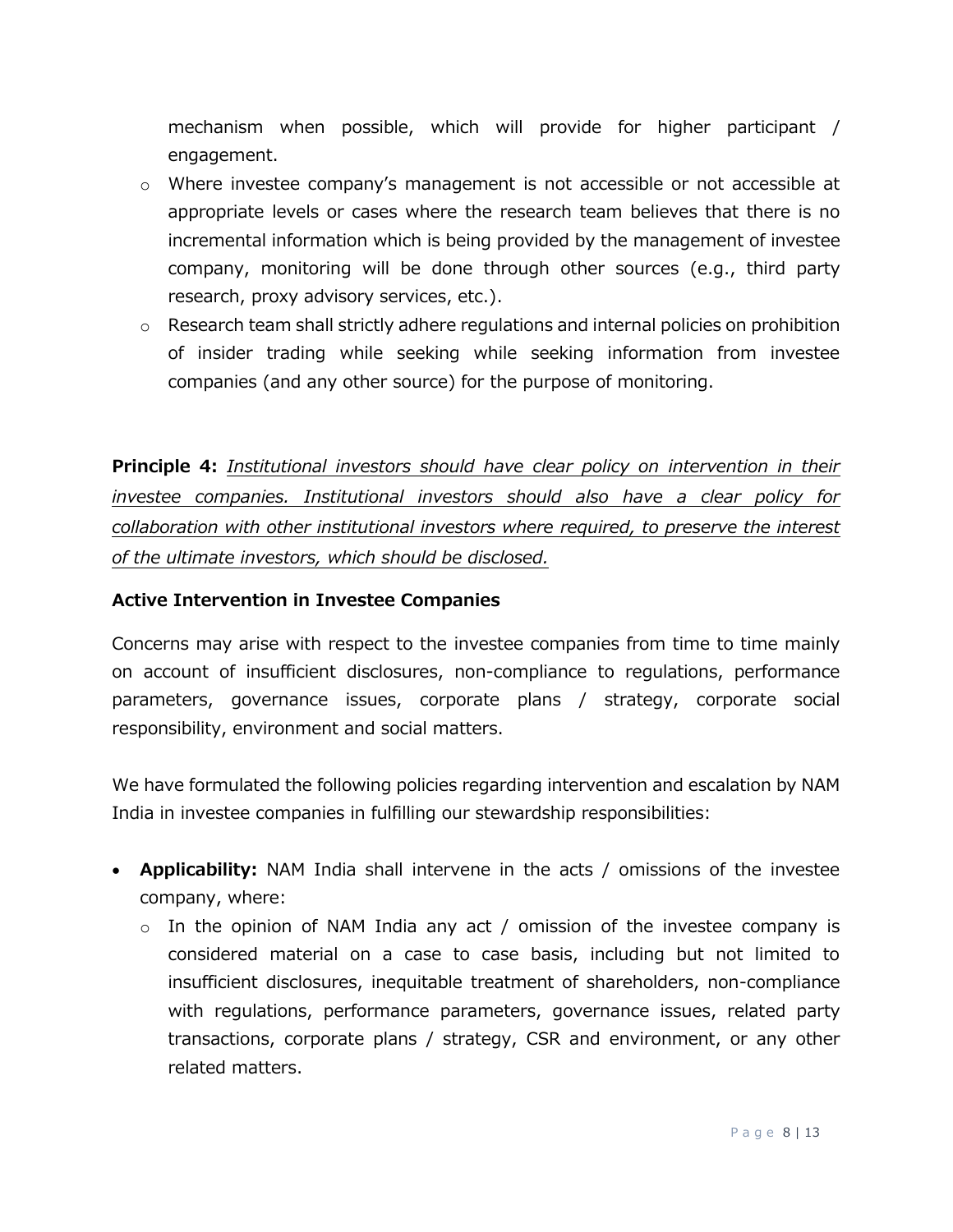- **Intervention:** The decision for intervention shall be decided by the Stewardship Committee on a case to case basis based on all available facts of investee company at that point of time. NAM India may consider intervening in matters, if in the reasonable opinion of the Stewardship Committee, the issue involved may adversely impact the overall corporate governance atmosphere or NIMF in the interest of the unitholders.
- **Intervention and Escalation:** NAM India's intervention and escalation policy is as follows:
	- $\circ$  Engagement: Research team shall take all reasonable steps to engage with the investee company's management to resolve any concerns including steps to be taken to mitigate such concerns.
	- o Re-engagement: In the event the management of the investee company fails to undertake constructive steps to resolve the concerns raised by investment team within a reasonable timeframe, research team shall take all reasonable steps to re-engage with the management to resolve concerns.
	- o Escalation: In case there is no progress despite the first two steps, research team shall escalate the matter to the stewardship committee. If the stewardship committee decides to escalate, research team shall engage with the board of the investee company (through a formal written communication) and elaborate on the concerns. Research team may also consider discussing the issues at the general meeting of the investee company (either called by the investee company or requisitioned by NAM India).
	- $\circ$  Reporting to the Regulators: If there is no response or action taken by the investee company despite the first three steps. NAM India may approach the relevant authorities (e.g., AMFI, SEBI).

In all cases of engagement with the management and / or the Board of Directors of an investee company, all communications and discussions are to be conducted in private and confidential manner. The objective of the interactions is to play a constructive role in enhancing the value of the investment in the equity of the investee companies to benefit the unitholders.

In case NAM India's intervention is not successful (either fully or partially), it will not automatically result in NAM India being required to exit its investment in the investee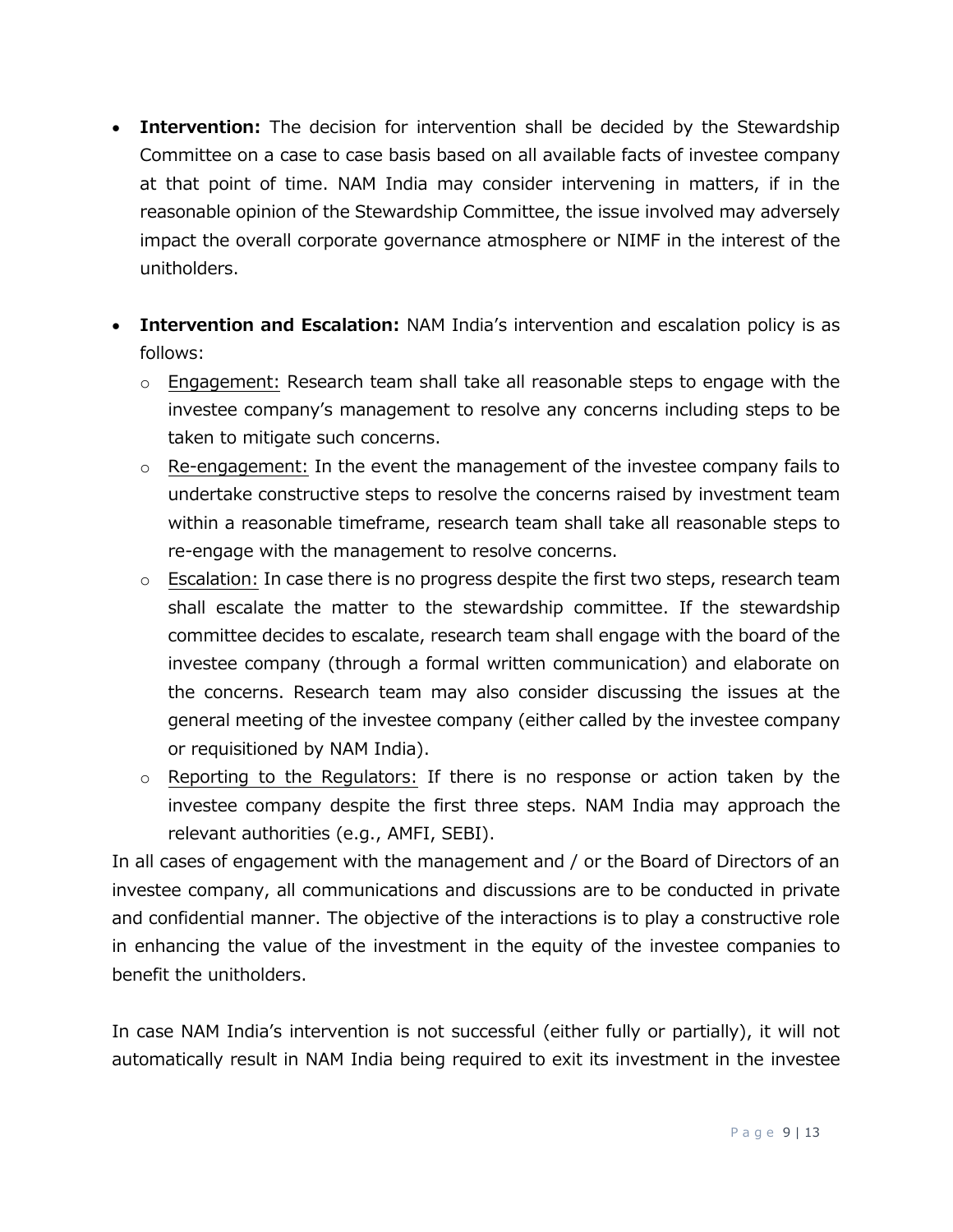company. The research team, under the direction of the stewardship committee will take a decision based on then existing environment and expectations.

#### **Collaboration with other Institutional Investors**

In circumstances where NAM India's approach to engaging management of investee companies is not achieving the required level of discussion or success, or when shareholder value is at risk to a sufficient degree, NAM India may undertake collective action, subject to it being in the best interest of our unitholders and there being no legal or regulatory obligation prohibiting us from so acting.

NAM India may consult with other institutional investors or with other formal or informal groups as appropriate. The decision to collaborate with other institutional investors on specific matters will be judged on a case by case basis by the research team in consultation with the stewardship committee.

We have formulated the following policies regarding collaboration with other institutional investors in fulfilling our stewardship responsibilities:

- NAM India shall consider collective engagement with other institutional investors on a general basis and in particular, when it (NAM India) believes a collective engagement will lead to a higher quality and / or a better response from the investee company.
- NAM India may approach, or may be approached by, other Asset Managers, including insurers, mutual funds, or other type of shareholders to provide a joint representation to the investee companies to address specific concerns.
- NAM India shall also, where permitted, collaborate with other shareholders, professional associations and / or regulators such as AMFI, SEBI, IRDA, Pension Fund Regulatory and Development Authority and other policy makers to solicit views.
- An illustrative list of matters which require collaborative engagement may include appointment or removal of directors, executive remuneration, change in the nature of business, mergers and acquisitions, divestment, matters dealing with inequitable treatment of the shareholders, and related party transactions.
- NAM India shall determine individually its position on any issue requiring collaborative engagement and shall not act or be construed as acting as a 'person acting in concert' with other shareholders.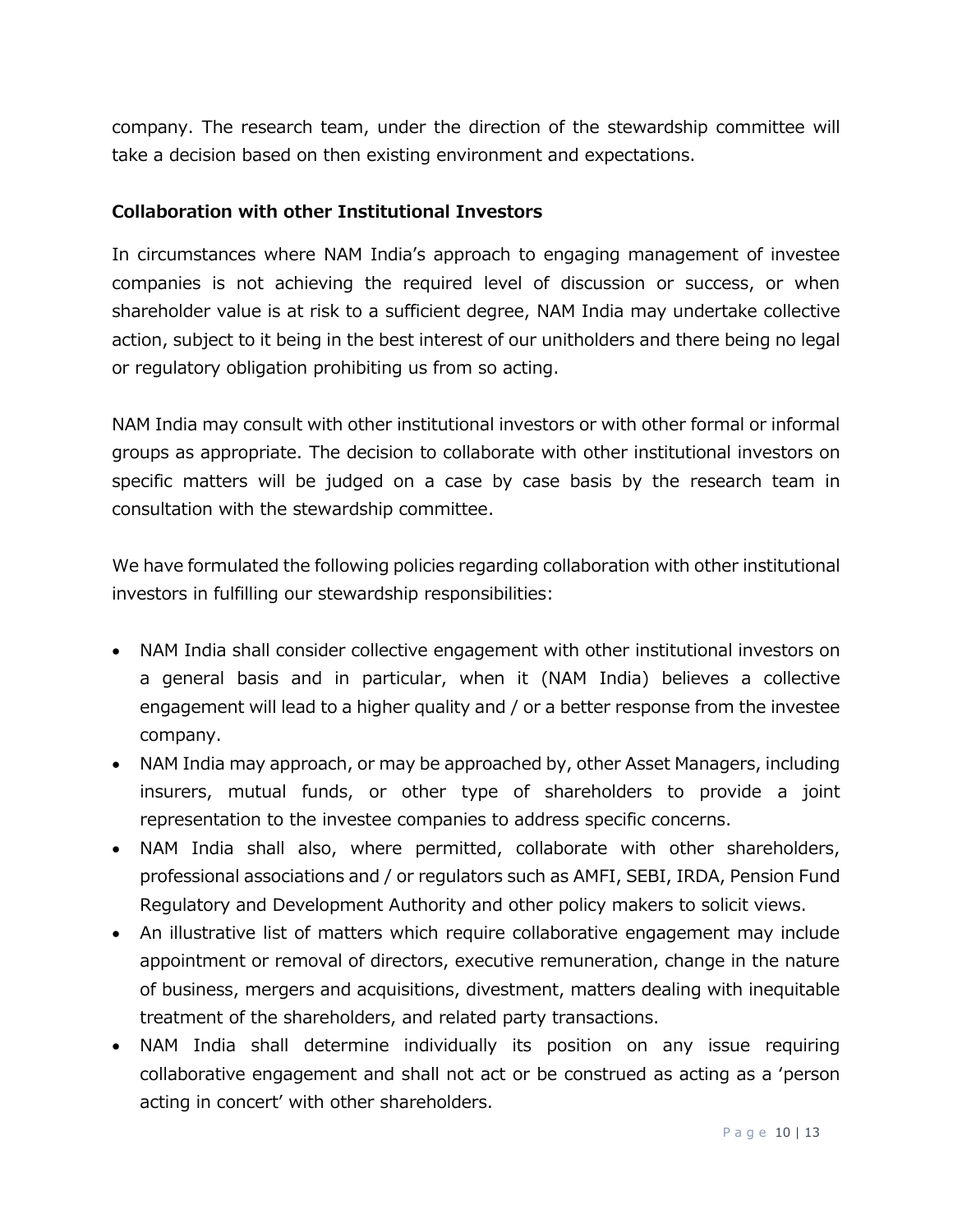- When NAM India will have reasons to believe that collaborative action would be an effective means by which investors can exercise appropriate influence, NAM India will willingly initiate action or support other investors' actions.
- In taking collaborative action NAM India would be cognizant of legal and regulatory requirements, including on market abuse, insider trading and other related regulations and / or internal policies.

### **Principle 5:** *Institutional investors should have clear policy on voting and disclosure of voting activity.*

#### **Voting and Disclosure of Voting Activity**

To protect and enhance wealth of our unitholders and to improve governance of the investee companies, we take our own voting decisions in the investee companies after in-depth analysis. We consider the exercise of proxy voting rights as one form of "dialogue with investee companies" to fulfil our stewardship responsibilities.

We make decisions regarding exercising proxy voting rights in accordance with our Board approved Proxy Voting Policy (available on our website), following consultation with the proxy voting committee.

Our Board approved Proxy Voting Policy provides:

- The mechanism of voting.
- Guidelines on how to vote on certain specific matters / circumstances including list of such possible matters / circumstances and factors to be considered for a decision to vote For or Against.
- Constitution of proxy voting committee.
- Details of proxy advisory services which we use along with their scope and extent to which we rely upon / use recommendations made by them.
- Guidelines on matters related to conflicts of interest.
- Disclosure of voting for every proposed resolution in investee companies, i.e., For or Against with rationale for voting and the manner and frequency of disclosure on the website of the NAM India.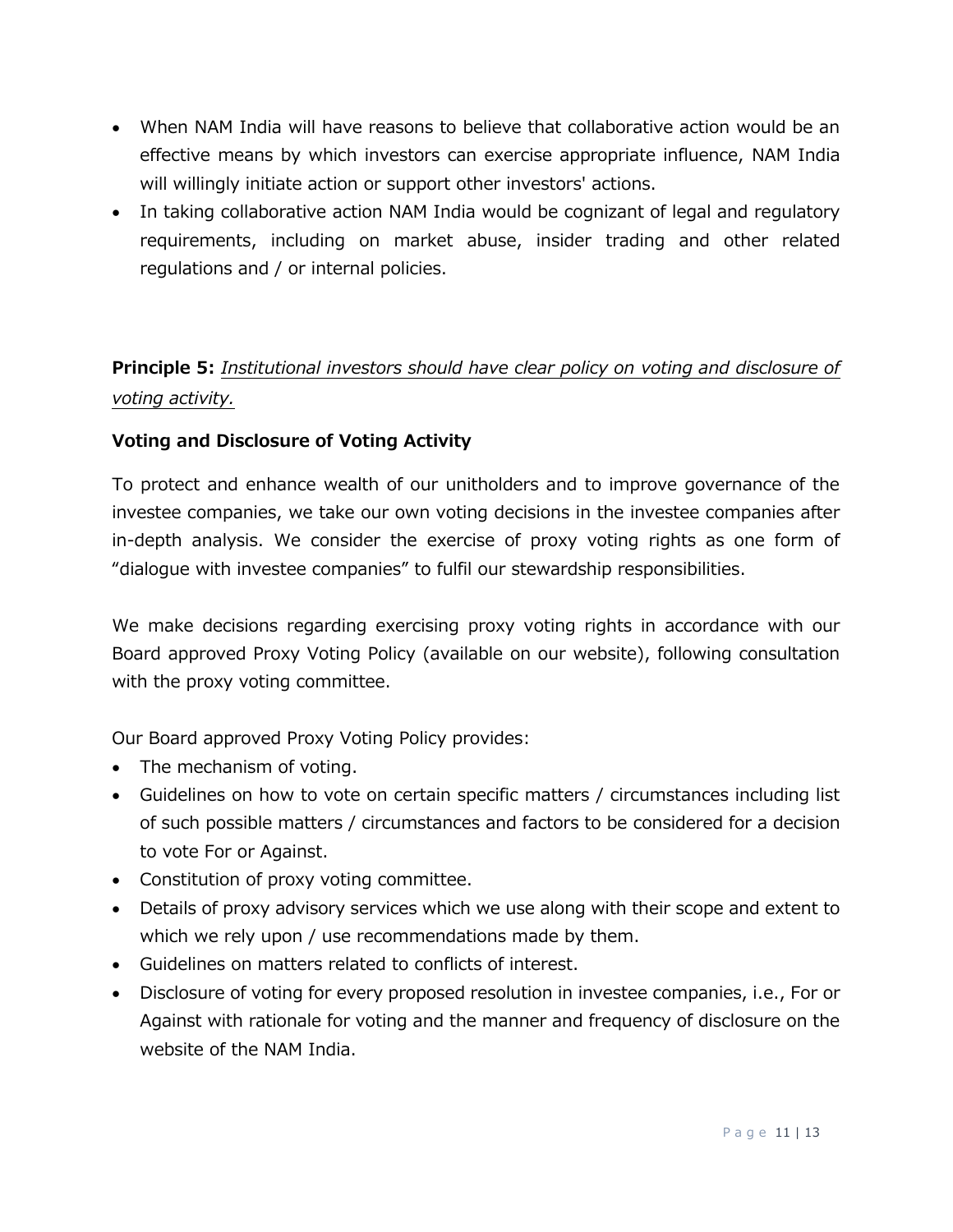We have formulated the following policies regarding voting and disclosure of voting activity in fulfilling our stewardship responsibilities:

- We will exercise our voting rights and vote on all shareholder resolutions of investee companies, as may be deemed necessary in the interest of unitholders.
- We will vote against resolutions which are not in the interest of unitholders and / or not consistent with our voting policy.
- While voting we will also consider several factors, including recommendations made by our empaneled proxy advisory services (Institutional Investor Advisory Services and Stakeholders Empowerment Services).
- All voting decisions will be made in accordance with our Board approved Proxy Voting Policy, which is available on our website.
- We will attend general meetings of the investee companies (annual as well as any extra ordinary general meetings) where appropriate, and to the extent possible, actively speak and respond to the matters being discussed at such meetings.
- We will disclose on a quarterly basis all voting decisions for every proposed resolution in investee companies, i.e., For or Against with rationale for voting decision on the website of the NAM India.

### **Principle 6:** *Institutional investors should report periodically on their stewardship activities.*

#### **Periodic Reporting on Stewardship Activities**

We are committed to providing transparency on our stewardship and voting activities. We will report our stewardship activities annually via our website, as per the stewardship code prescribed by SEBI vide circular number CIR/CFD/CMD1/168/2019 dated December 24, 2019.

#### **IV. Stewardship Committee**

Board of Directors has constituted the Stewardship Committee of Executives of Nippon Life India Asset Management Limited (NAM India). Executive Director & CEO, Chief Investment Officer – Equity, Chief Investment Officer - Debt, Head of Equity Research,